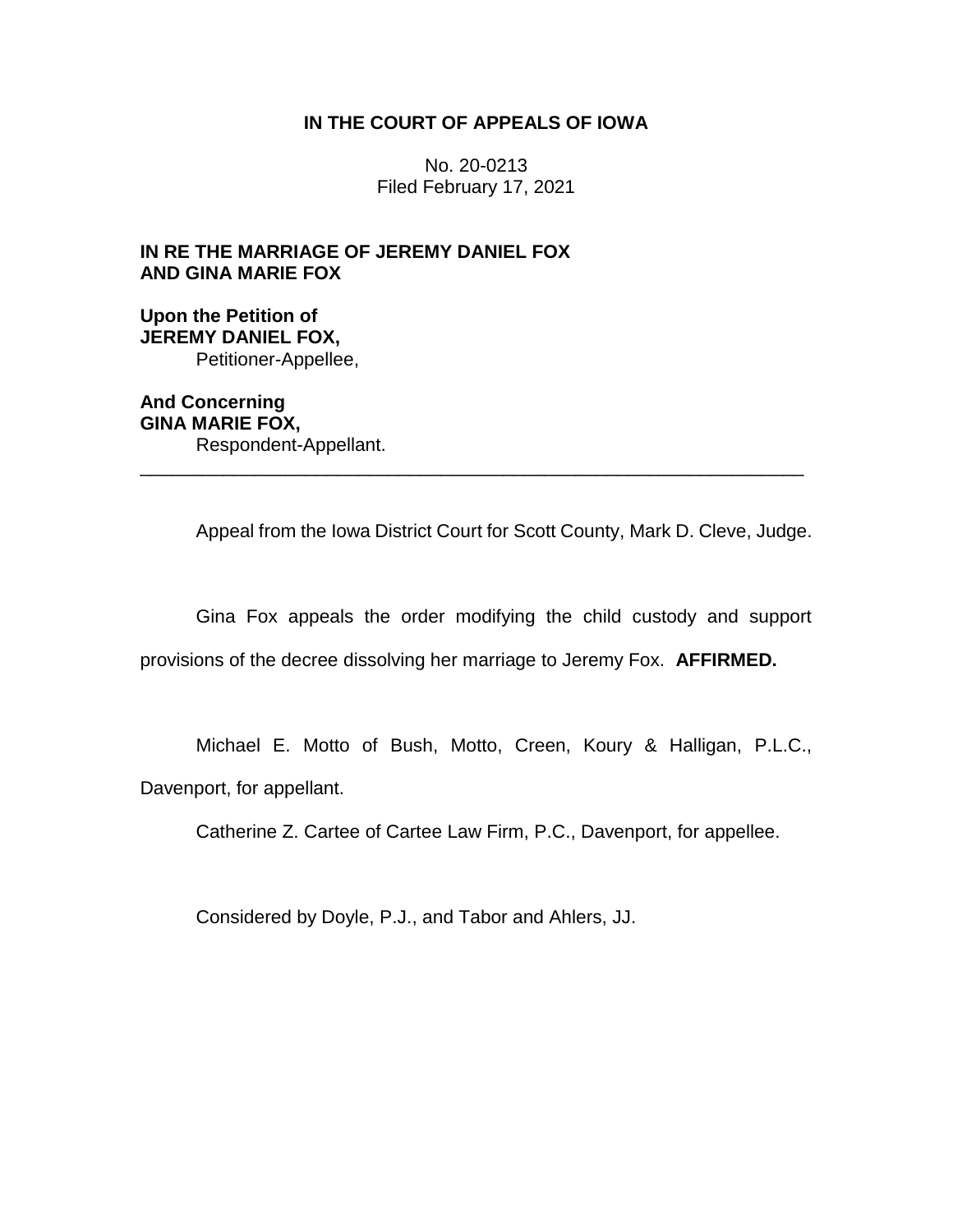## **DOYLE, Presiding Judge.**

Gina Fox appeals the order modifying the child custody and support provisions of the decree dissolving her marriage to Jeremy Fox. The August 2017 decree incorporated the parties' stipulation to joint physical care of their daughter, born in 2012. Jeremy petitioned to modify the decree in December 2018, seeking physical care of the child. Gina filed an answer and counterclaim for physical care. After a trial in November 2019, the court modified the decree to grant Jeremy physical care and ordered Gina to pay child support.

We review modifications of child custody de novo. *See In re Marriage of Harris*, 877 N.W.2d 434, 440 (Iowa Ct. App. 2020). The district court's fact findings do not bind us, but we give them weight, especially when they involve witness credibility. *See Thorpe v. Hostetler*, 949 N.W.2d 1, 5 (Iowa Ct. App. 2020). The burden is on the party seeking modification to prove that a substantial change in circumstances has occurred since the decree's entry and that modification is in the child's best interests. *See Harris*, 877 N.W.2d at 440*.* If a substantial change in circumstances has occurred, the court may modify custody only if the party seeking modification proves an ability to minister more effectively to the child's well-being. *See id.*

Gina first contends Jeremy failed to prove a substantial change in circumstances has occurred that warrants modifying physical care of their child. But her counterclaim, which alleges she and Jeremy are no longer able to effectively co-parent because of a breakdown in communication between them, undermines her argument. "A party cannot take a position contradictory to or inconsistent with [the] pleadings, and the facts that are admitted by the pleadings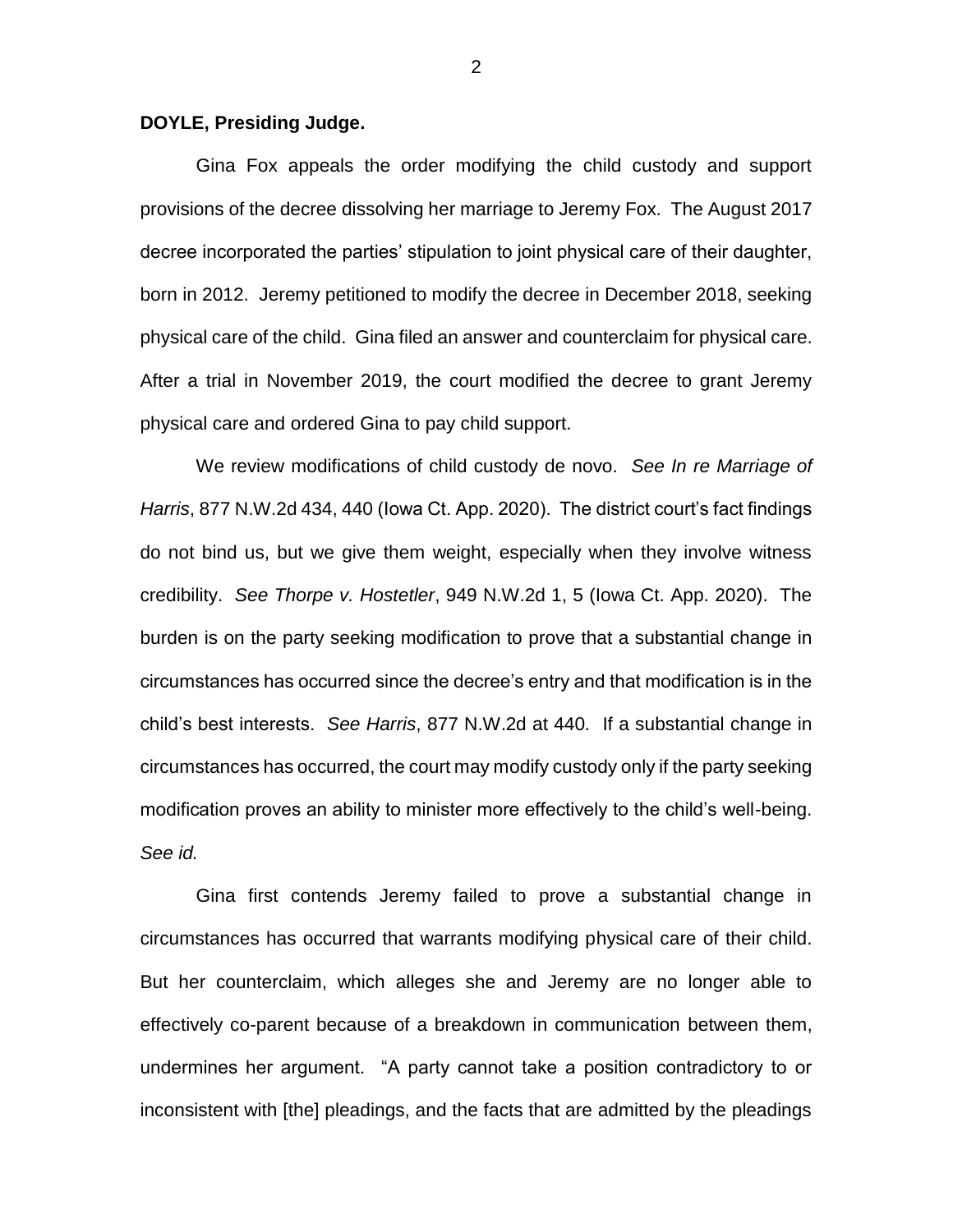are to be taken as true against the pleader, whether or not they are offered as evidence." *Beyer v. Todd*, 601 N.W.2d 35, 41 (Iowa 1999) (alteration in original) (quoting *Miller v. AMF Harley–Davidson Motor Co*., 328 N.W.2d 348, 352 (Iowa App.1982)). By Gina's own admission, the parties are unable to co-parent, which establishes a substantial change in circumstances. *Harris*, 877 N.W.2d at 441 (noting Iowa courts have modified joint physical custody "when the parents simply 'cannot cooperate or communicate in dealing with their children'" (citation omitted)).

Gina also contends Jeremy failed to prove an ability to minister more effectively to the child's well-being. We disagree. Though Gina and Jeremy have both acted as physical caretakers to the child, the record shows that Jeremy can offer superior care. The record shows that since the parties' divorce, Gina's alcohol and drug use has increased. While helping remodel Gina's bathroom in April 2018, Jeremy found and photographed bottles of prescription narcotics, including a bottle of fentanyl. As a result, in November 2018, Gina's employer fired her from her job as a nurse at a hospital on reasonable suspicion of diverting narcotics. In the same month, Gina tested positive for cannabinoids, which led the Iowa Board of Nursing to issue her a citation for unauthorized use of a controlled substance, and a warning that future violations may result in disciplinary action. The record also shows that Gina used alcohol while caring for the child and while driving the child from and to school.

Gina responds to the evidence of her alcohol and drug use by implying that Jeremy fabricates or exaggerates his claims, painting him as someone who documents her alleged misdeeds in a manner calculated to make her look bad.